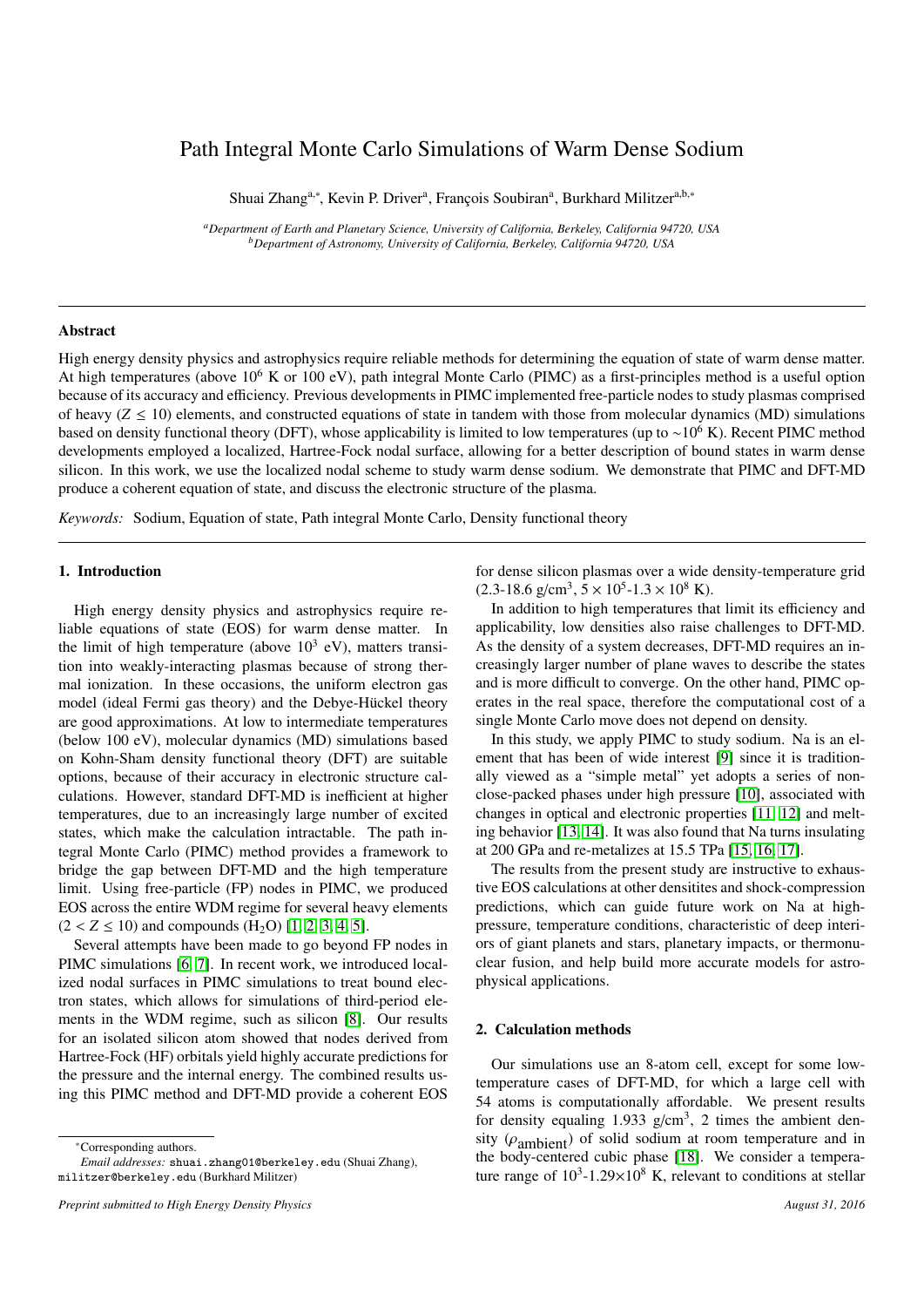interiors. This is computationally challenging for both PIMC and DFT-MD.

Our PIMC simulations are based on the CUPID code [\[19\]](#page-3-18). The Coulomb interaction is introduced through pair density matrices [\[20\]](#page-3-19). The nodes are enforced at intervals of 1/8192 Hartrees (Ha), which means between 2560 and 20 time slices are needed for simulations in the temperature range of 1-129 million K. It is sufficient to evaluate the pair action only at intervals of 1/1024 Ha [\[7\]](#page-3-6).

We employ the fixed-node approximation [\[21\]](#page-3-20) to treat the fermion sign problem. The nodal surface is generated by introducing HF orbitals into the trial density matrix [\[8\]](#page-3-7). The HF orbitals are computed with the GAMESS code [\[22\]](#page-3-21) and expanded in a localized basis set  $(6-31+G)$ . In order to overcome a rapidly decaying acceptance ratio of the ion moves that is caused by introducing the atomic orbitals, we enforce multi-particle moves that were introduced in [\[8\]](#page-3-7) to displace each nucleus and its nearby electrons together as a group, which leads to efficient ion moves.

In DFT-MD simulations, we make use of the local density approximation (LDA) [\[23,](#page-3-22) [24\]](#page-3-23) for the exchange-correlation functional. We choose a projected augmented wave pseudopotential [\[25,](#page-3-24) [26\]](#page-3-25) that treats  $1s<sup>2</sup>$  as core electrons and has a small core radius of 1.45 Bohr, plane wave basis with 4000 eV cutoff, Γpoint for sampling the Brilliouin zone, and a time step of 0.2 fs. The typical length of MD simulations exceed 0.4 ps.

In order to correct the difference in energy references, we compare the energies of an isolated Na computed from an allelectron method (with the OPIUM code [\[27\]](#page-3-26)) and a DFT pseudopotential in a box of  $5\times5\times5$  Bohr<sup>3</sup> (with VASP). We determine a shift of -161.3386 Ha/atom should be applied to all VASP internal energies.

#### 3. Results and discussion

#### <span id="page-1-4"></span>*3.1. Equation of state*

We calculate internal energies and pressures at a series of temperatures ranging from  $10^3$  to  $2\times10^6$  K using DFT-MD, and from  $10^6$  to  $1.29 \times 10^8$  K using PIMC. In order to verify the consistency of present PIMC results with existing EOS theories for warm dense matter, we compare the calculated internal energies and pressures with the Debye-Hückel model, which screens each electron in a spherical region to approximate the deviation from ideal plasmas, and the ideal Fermi gas model, which is exact when the system is fully ionized by temperature into a uniform electron gas.

The results are summarized in Table [1](#page-1-0) and Fig. [1.](#page-1-1) Our calculations show that, both internal energies and pressures increase with temperature, because of the growing contribution of the kinetic energy and the thermal pressure. At low temperatures, the ideal Fermi gas model significantly overestimates the energy and the pressure, because of the neglection of bound-state energies and their contributions to the pressure. The curves are lowered down in the Debye-Hückel model, which introduces a screening length that better counts the deviation from ideal plasmas. However, because of its simplicity, the accuracy of

<span id="page-1-0"></span>Table 1: EOS table of sodium at  $\rho = 1.93328$  g/cm<sup>3</sup> from DFT-MD (LDA) and PIMC simulations in this work PIMC simulations in this work.

| THE SHIRTHOUS III this work. |                |               |             |                |             |
|------------------------------|----------------|---------------|-------------|----------------|-------------|
| Method                       | $\overline{T}$ | E             | $\sigma(E)$ | $\overline{P}$ | $\sigma(P)$ |
|                              | [K]            | [Ha/atom]     | [Ha/atom]   | [GPa]          | [GPa]       |
| $LDA^a$                      | 1000.00        | $-161.373275$ | 0.000456    | 14.1876        | 0.0541      |
| LDA <sup>a</sup>             | 10000.00       | $-161.292271$ | 0.001864    | 28.0283        | 0.2268      |
| LDA <sup>b</sup>             | 50523.50       | $-160.866617$ | 0.001832    | 87.7294        | 0.5980      |
| LDA <sup>b</sup>             | 67364.70       | $-160.578654$ | 0.001404    | 113.6573       | 0.6299      |
| LDA <sup>b</sup>             | 101047.00      | -159.710769   | 0.001477    | 185.9401       | 1.3009      |
| LDA <sup>b</sup>             | 126309.00      | -158.894894   | 0.001986    | 247.3363       | 1.4924      |
| LDA <sup>b</sup>             | 202095.00      | -155.904890   | 0.001458    | 477.1452       | 0.9449      |
| LDA <sup>b</sup>             | 252619.00      | -153.559287   | 0.002389    | 659.3251       | 0.8812      |
| LDA <sup>b</sup>             | 505239.00      | -139.389141   | 0.012724    | 1842.3810      | 2.9380      |
| LDA <sup>b</sup>             | 673652.60      | -128.866887   | 0.036004    | 2843.2556      | 3.3124      |
| LDA <sup>b</sup>             | 842065.80      | -118.079891   | 0.003260    | 3859.0165      | 1.0447      |
| LDA <sup>b</sup>             | 1010479.00     | $-107.529075$ | 0.009934    | 5021.0920      | 4.7770      |
| LDA <sup>b</sup>             | 2020958.00     | -49.310792    | 0.111457    | 12166.1570     | 11.0920     |
| PIMC                         | 1010479        | $-107.928000$ | 1.466000    | 4186.7000      | 216.1000    |
| PIMC                         | 2020958        | $-42.076000$  | 1.368000    | 11839.1000     | 201.4000    |
| PIMC                         | 4041916        | 133.096000    | 1.199000    | 29481.7000     | 173.0000    |
| PIMC                         | 8083831        | 420.284000    | 1.536000    | 64923.1000     | 225.7000    |
| PIMC                         | 16167663       | 891.233000    | 2.071000    | 133306.5000    | 304.7000    |
| PIMC                         | 32335325       | 1821.117000   | 2.779000    | 269840.0000    | 408.8000    |
| PIMC                         | 64670651       | 3665.296000   | 3.288000    | 541096.5000    | 483.7000    |
| PIMC                         | 129341301      | 7348.466000   | 3.249000    | 1083108.6000   | 478.2000    |
|                              |                |               |             |                |             |

<span id="page-1-2"></span>*<sup>a</sup>*54-atom cell

<span id="page-1-3"></span>*<sup>b</sup>*8-atom cell



<span id="page-1-1"></span>Figure 1: Energies and pressures of sodium along an isochore ( $\rho = 2\rho_{\text{ambient}}$ ) from first-principles (DFT and PIMC) computations, in comparison with that from the Debye-Hückel theory and the ideal Fermi electron gas model. Insets are the relative differences in comparison with the ideal Fermi electron gas model. In the upper panel, the energies have been made positive by shifting up by 162.5 Ha/atom for logscale plotting. The agreements of PIMC with DFT at  $2\times10^6$  K, and with analytic models above  $2\times10^7$  K, are remarkable.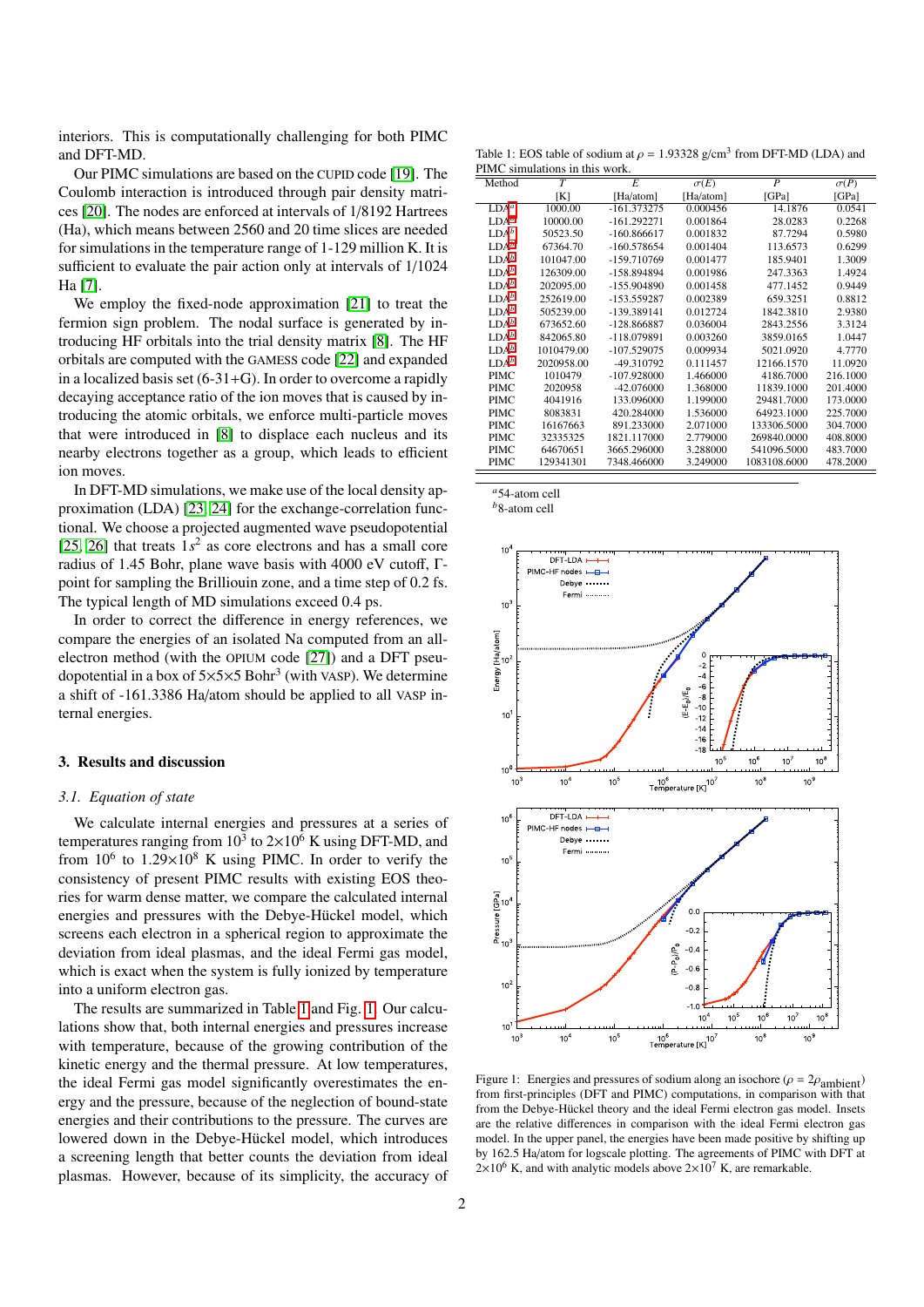

<span id="page-2-0"></span>Figure 2: Evolution of the PIMC calculated nuclear pair correlation function with temperature.

the Debye-Hückel model is questionable at low temperatures when thermal ionization is weak.

At  $2\times10^6$  K, we find excellent agreement between PIMC and DFT-MD. The internal energy differs by less than 0.5 Ha/atom, and the pressure agrees to within 2.7%. At high temperatures of  $T > 2 \times 10^7$  K, our PIMC results agree well with the Debye-Hückel model as well as the Fermi gas theory, because the temperatures are so high that the atoms are fully ionized. As *T* decreases, the system gradually deviates from the ideal Fermi gas and becomes better described by the Debye-Hückel model, until ∼ 6 × 10<sup>6</sup> K.

At 1 million K, the consistence between PIMC and DFT-MD is not as good but still remarkable—within 7.3 Ha/atom in energy and 16.6% in pressure. We attribute this to the overlap of electronic orbitals at low temperatures, which degrades the quality of localized orbitals in the fixed-node approximation and reduces the sampling efficiency of PIMC. Below  $2 \times 10^6$ K, DFT-MD is capable in predicting the correct energies and pressures.

The success in bridging analytical models in the hightemperature limit, and DFT-MD at  $2 \times 10^6$  K, validates the EOS data from present PIMC simulations with fixed-node approximation, and the use of a frozen core and a zero-temperature exchange-correlation functional in DFT-MD.

#### *3.2. Ionic and electronic plasma structure*

In Fig. [2,](#page-2-0) we compare the nuclear pair correlation functions  $g_{Na-Na}(r)$  from PIMC simulations at elevated temperatures. As temperature increases, the kinetic energy surpasses the Coulomb repulsion, decreasing the threshhold in distance to find a neighboring atom. This reduces the correlation in the motion of the nuclei overall and flattens the peaks in  $g_{N_a-N_a}(r)$ . The gradual loss of the peak feature in  $g_{Na-Na}(r)$  with increasing temperature is consistent with the expectation that the nuclei distribute more uniformly as electrons approach an ideal Fermi gas.

The temperature-driven ionization process, as used in the previous section for explaining the consistency in energy and pressures of PIMC with plasma models and DFT-MD, is illustrated in Fig. [3](#page-2-1) via plots of the number of eletrons near the nu-



<span id="page-2-1"></span>Figure 3: Number of electrons near each nucleus at  $\rho = 1.933$  g/cm<sup>3</sup> and<br>a series of temperatures. The profiles of four different electronic states of a a series of temperatures. The profiles of four different electronic states of a hydrogen-like sodium ion are also shown for comparison.

cleus *N*Na<sup>−</sup>*<sup>e</sup>* (*r*). Different stages of electron ionization can be observed by comparing  $N_{\text{Na}-e}(r)$  from PIMC with that of electronic states of a hydrogen-like sodium ion. The results show that  $N_{\text{Na}-e}(r)$  decreases with *T*, indicating the gradual thermal ionization. The good match between the calculated  $N_{\text{Na}-e}(r)$ profile at  $2 \times 10^6$  K and that of Na<sup>9+</sup> at  $r=0$ -0.2 Bohr indicates the 1s electrons are barely excited at below  $2 \times 10^6$  K, validating the use of the pseupotential in DFT-MD. Moreover, the increasing slope with *r* and proximity of the  $N_{Na-e}(r)$  profiles at above  $8\times10^6$  K show the electron distribution becomes stable over temperature. This implies a near-completion of the thermal ionization process and is consistent with the agreement in EOS between PIMC and plasma models at those temperatures discussed previously in Sec. [3.1.](#page-1-4)

In Fig. [4](#page-3-27) we investigate the pair correlation function for electrons with opposite and parallel spins, and their evolution with temperature. The results show that, at  $T \leq 4 \times 10^6$  K, the maximum of  $g_{e^{\uparrow}-e^{\downarrow}}(r)$  are at *r* → 0, because multiple electrons occupy bound states of one nucleus. With increasing temperature, the magnitute is decreased as an increasing number of electrons are excited to higher-energy states and become unbound.

Electrons with parallel spins are regulated by Pauli repulsion. Therefore,  $g_{e^{\uparrow}-e^{\uparrow}}(r)$  is brought down to 0 as  $r \to 0$ , giving rise to peaks in the correlation profiles at  $r \approx 0.15$  Å.

When  $T > 8 \times 10^6$  K, the pair correlation functions of electrons with opposite and parallel spins are similar to each other at  $r > 0.12$  Å, because the strong ionization and high kinetic effects surpass the Coulomb interaction, and the electrons resemble classical particles due to the short thermal de Broglie wavelength. The feature and difference  $r < 0.12$  Å are due to the complicated competition between ionization, kinetics, and Coulomb repulsion of all electrons, and the Pauli repulsion between electrons with parallel spins.